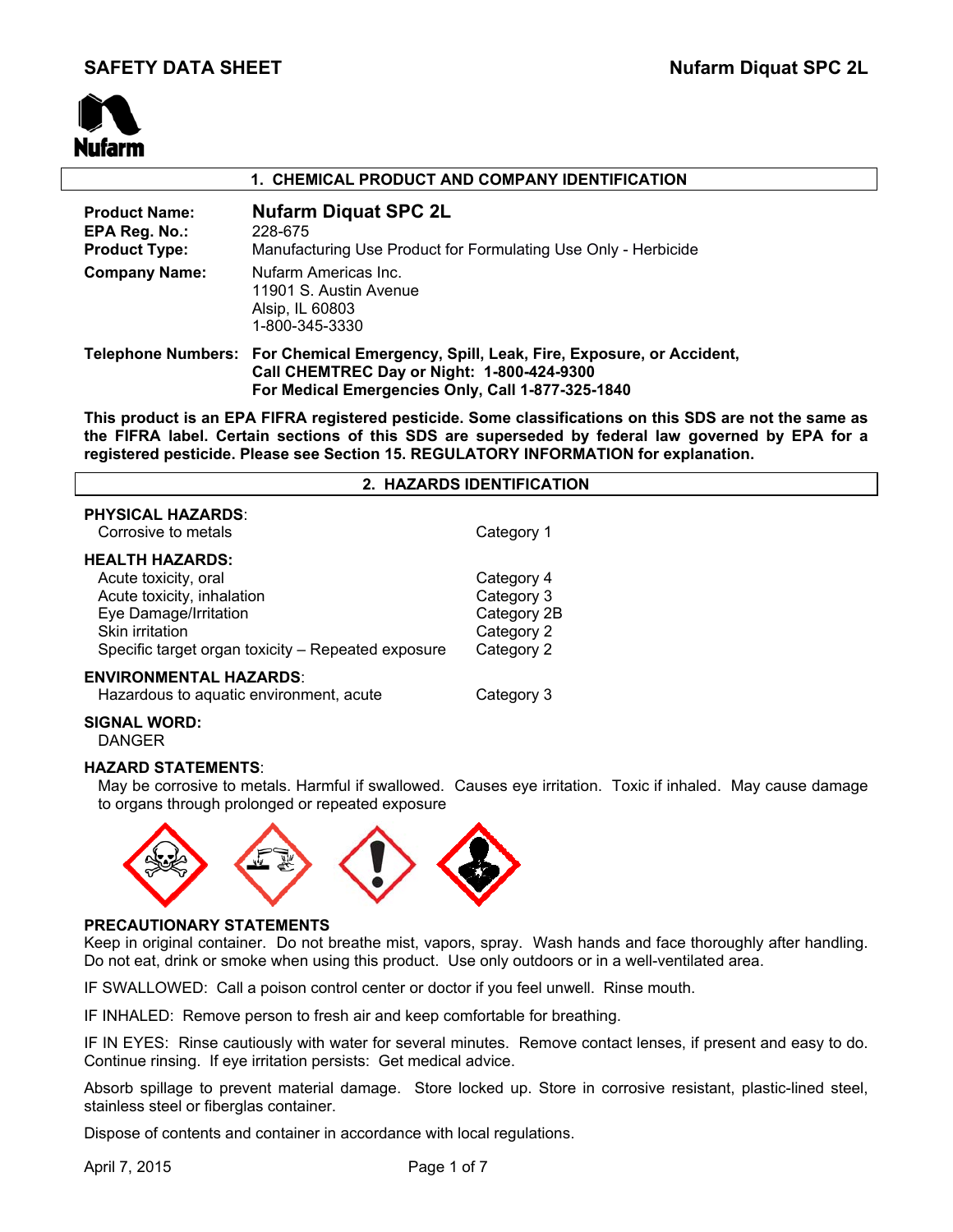Other Hazard Statements: Flammable hydrogen gas may be formed on contact with incompatible metals. See "Conditions to Avoid", Section 10.

#### **3. COMPOSITION / INFORMATION ON INGREDIENTS**

| <b>COMPONENTS</b> | <b>CAS NO.</b>                                                                         | % BY WEIGHT         |
|-------------------|----------------------------------------------------------------------------------------|---------------------|
| Diquat Dibromide  | 85-00-7                                                                                | $36.2 - 38.4$       |
| Other Ingredients | Trade Secret                                                                           | <b>Trade Secret</b> |
| Synonyms:         | Mixture containing Diguat Dibromide: 6.7-dibydrodinyrido (1.2-a:2' 1'-c) nyrazinedijum |                     |

**Synonyms:** Mixture containing Diquat Dibromide; 6,7-dihydrodipyrido (1,2-a:2',1'-c) pyrazinediium dibromide

Ingredients not precisely identified are proprietary or non-hazardous. Values are not product specifications.

#### **4. FIRST AID MEASURES**

**If in Eyes:** Hold eye open and rinse slowly and gently with water for 15 to 20 minutes. Remove contact lenses, if present, after the first 5 minutes, then continue rinsing eye. Call a poison control center or doctor for treatment advice.

**If Swallowed:** Call a poison control center or doctor immediately for treatment advice. Have person sip a glass of water if able to swallow. Do not induce vomiting unless told to do so by the poison control center or doctor. Do not give anything by mouth to an unconscious person.

**If on Skin or Clothing:** Take off contaminated clothing. Rinse skin immediately with plenty of water for 15 to 20 minutes. Call a poison control center or doctor for treatment advice.

**If Inhaled:** Move person to fresh air. If person is not breathing, call 911 or an ambulance, then give artificial respiration, preferably by mouth-to-mouth, if possible. Call a poison control center or doctor for further treatment advice.

**Most Important symptoms/effects, acute and delayed:** Eye irritation.

**Indication of Immediate medical attention and special treatment if needed:** None expected. For ingestion there is no specific antidote available. Treatment for ingestion of this product must begin immediately. Treatment consists of binding the active ingredient, diquat, in the gut with suspensions of activated charcoal or bentonite clay, administration of cathartics to enhance elimination and removal of diquat from the blood by charcoal hemoperfusion or continuous hemodialysis.

# **5. FIRE FIGHTING MEASURES**

**Extinguishing Media:** Use extinguishing media suitable for surrounding materials. Dry chemical, carbon dioxide, foam, water spray or fog.

**Special Fire Fighting Procedures:** Firefighters should wear NIOSH/MSHA approved self-contained breathing apparatus and full fire-fighting turn out gear. Dike area to prevent runoff and contamination of water sources. Dispose of fire control water later.

**Unusual Fire and Explosion Hazards:** If water is used to fight fire, contain runoff, using dikes to prevent contamination of water supplies. Dispose of fire control water later.

**Hazardous Decomposition Materials (Under Fire Conditions):** May produce oxides of carbon and nitrogen and fumes of bromide.

#### **6. ACCIDENTAL RELEASE MEASURES**

**Personal Precautions:** Wear appropriate protective gear for the situation. See Personal Protection information in Section 8.

**Environmental Precautions:** Prevent material from entering public sewer systems or any waterways. Do not flush to drain. Large spills to soil or similar surfaces may necessitate removal of topsoil. The affected area should be removed and placed in an appropriate container for disposal.

**Methods for Containment:** Dike spill using absorbent or impervious materials such as earth, sand or clay. Collect and contain contaminated absorbent and dike material for disposal.

**Methods for Cleanup and Disposal:** Pump any free liquid into an appropriate closed container. Collect washings for disposal. Decontaminate tools and equipment following cleanup. See Section 13: DISPOSAL CONSIDERATIONS for more information.

**Other Information:** Large spills may be reportable to the National Response Center (800-424-8802) and to state and/or local agencies.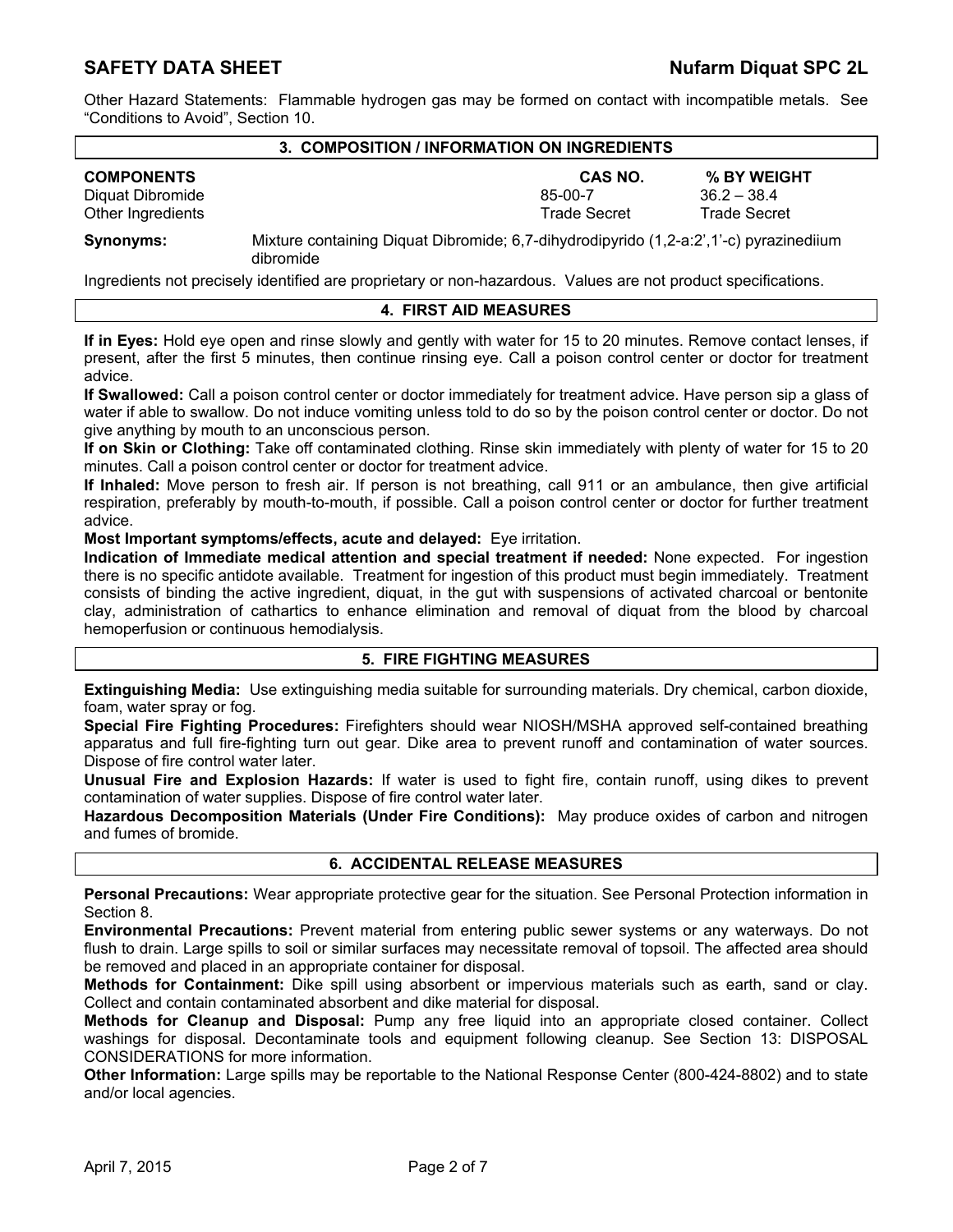# **7. HANDLING AND STORAGE**

# **HANDLING**:

This product reacts with aluminum to produce flammable hydrogen gas. Do not mix or store in containers or systems made of aluminum or having aluminum fittings.

Avoid breathing mist, vapors, spray. Avoid contact with eyes or clothing. Users should wash hands before eating, drinking, chewing gum, using tobacco, or using the toilet. Remove clothing/Personal Protective Equipment (PPE) immediately if pesticide gets inside. Then wash thoroughly and put on clean clothing. Remove PPE immediately after handling this product. Wash the outside of gloves before removing. As soon as possible, wash thoroughly and change into clean clothing.

### **STORAGE:**

Store in original container. Do not put concentrate or dilute into food or drink containers. Store at temperatures above 32° C. Do not store or transport near food or feed. Do not store near fertilizers, seeds, insecticides, or fungicides. Do not contaminate water, food or feed by storage or disposal. Open dumping is prohibited.

# **8. EXPOSURE CONTROLS / PERSONAL PROTECTION**

# **Engineering Controls:**

Where engineering controls are indicated by specific use conditions or a potential for excessive exposure, use local exhaust ventilation at the point of generation.

# **Personal Protective Equipment:**

**Eye/Face Protection:** To avoid contact with eyes, wear chemical goggles or shielded safety glasses. An emergency eyewash or water supply should be readily accessible to the work area.

**Skin Protection:** To avoid contact with skin, wear long-sleeved shirt and long pants, shoes, socks, and gloves. An emergency shower or water supply should be readily accessible to the work area.

**Respiratory Protection:** Not normally required. If vapors or mists exceed acceptable levels, wear NIOSH approved air-purifying respirator with cartridges/canisters approved for use against pesticides.

**General Hygiene Considerations:** Personal hygiene is an important work practice exposure control measure and the following general measures should be taken when working with or handling this material: 1) do not store, use and/or consume foods, beverages, tobacco products, or cosmetics in areas where this material is stored; 2) wash hands and face carefully before eating, drinking, using tobacco, applying cosmetics or using the toilet.

#### **Exposure Guidelines:**

|                   | <b>OSHA</b> |    | <b>ACGIH</b>                     |             |                   |
|-------------------|-------------|----|----------------------------------|-------------|-------------------|
| <b>Component</b>  | TWA         |    | TWA                              | <b>STEL</b> | Unit              |
| Diquat dibromide  | NΕ          | NE | 0.5 (I) (Skin)<br>$.1(R)$ (Skin) | ΝE          | mg/m <sup>3</sup> |
| Other Ingredients | NΕ          | NE | ΝE                               | NE          |                   |

I = Inhalable Fraction

R = Respirable Fraction

NE = Not Established

#### **9. PHYSICAL AND CHEMICAL PROPERTIES**

| Appearance:                                   | Dark brown liquid                         |
|-----------------------------------------------|-------------------------------------------|
| Odor:                                         | Odorless                                  |
| <b>Odor threshold:</b>                        | No data available                         |
| pH:                                           | 5.962 (1% w/w dilution in DIW)            |
| <b>Melting point/freezing point:</b>          | $325^\circ$ C                             |
| Initial boiling point and boiling range       | No data available                         |
| Flash point:                                  | Not applicable due to aqueous formulation |
| <b>Evaporation rate:</b>                      | No data available                         |
| Flammability (solid, gas):                    | No data available                         |
| Upper/lower flammability or explosive limits: | No data available                         |
| Vapor pressure:                               | No data available                         |
| Vapor density:                                | No data available                         |
| <b>Relative density:</b>                      | 1.20 g/ml @ $20^{\circ}$ C                |
| Solubility(ies):                              | No data available                         |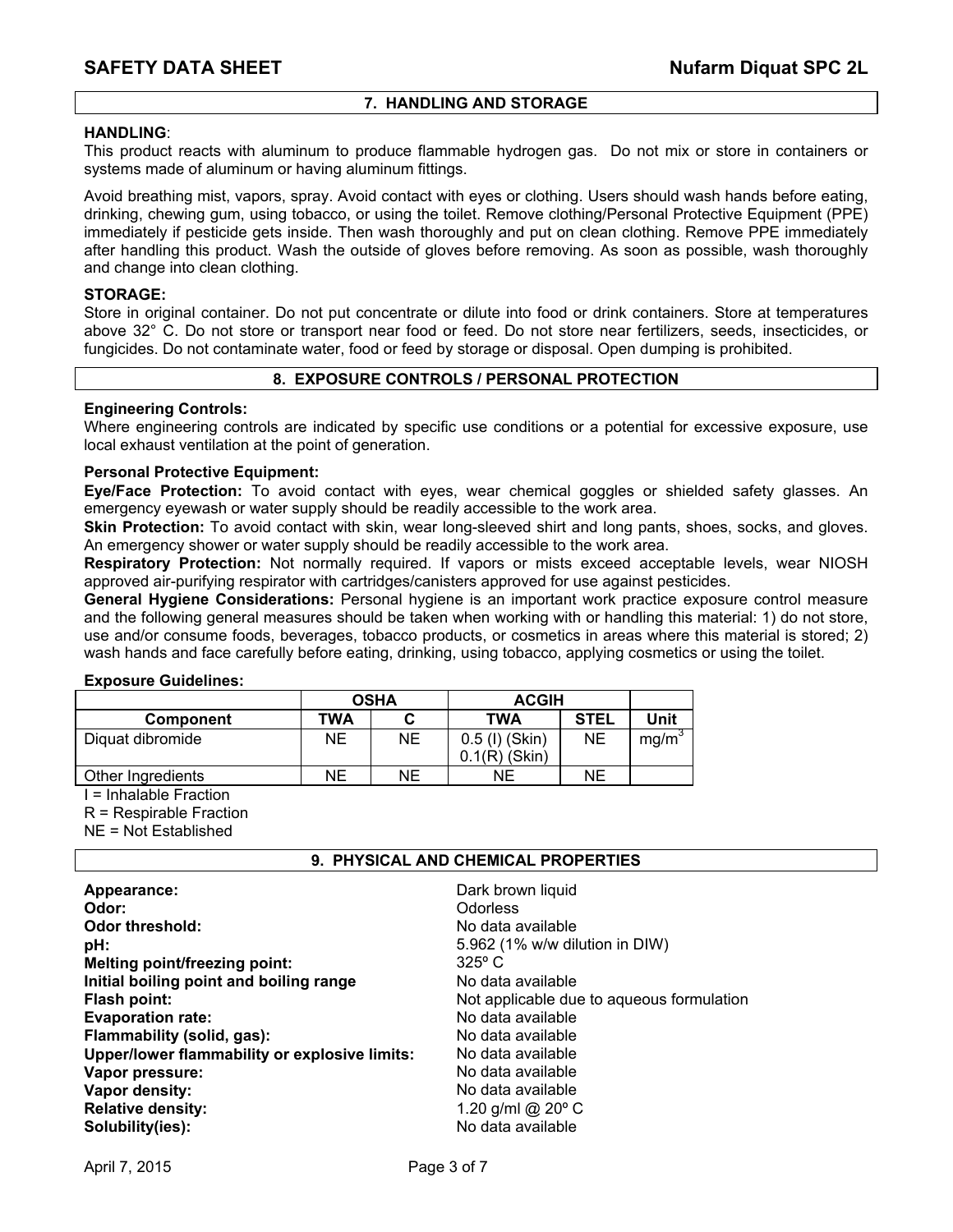# **SAFETY DATA SHEET** Nufarm Diquat SPC 2L

**Partition coefficient: n-octanol/water:** No data available **Autoignition temperature:** No data available **Decomposition temperature:** No data available

**Viscosity:** 1.626 mPa.s @ 20º C; 1.0858mPa.s @ 40 º C

**Note:** Physical data are typical values, but may vary from sample to sample. A typical value should not be construed as a guaranteed analysis or as a specification.

# **10. STABILITY AND REACTIVITY**

**Reactivity:** Reacts with aluminum to produce flammable hydrogen gas. Do not store or allow this product to contact galvanized steel or unlined steel (except stainless steel) containers. This product reacts with such containers to produce hydrogen gas which may form a highly combustible mixture. This gas mixture could flash or explode, causing serious personal injury, if ignited by open flame, spark, welder's torch, lighted cigarette or other ignition source.

**Chemical Stability:** This material is stable under normal handling and storage conditions.

**Possible Hazardous Reactions:** This product reacts with aluminum, galvanized steel and unlined steel containers (except stainless steel) to produce hydrogen gas which may form a highly combustible mixture. This gas mixture could flash or explode, causing serious personal injury, if ignited by open flame, spark, welder's torch, lighted cigarette or other ignition source.

**Conditions to Avoid:** Do not store in aluminum, galvanized or unlined metal containers (except stainless steel). Excessive heat and open flame.

**Incompatible Materials:** Corrosive to aluminum. Strong alkalis, anionic wetting agents and oxidizing agents.

**Hazardous Decomposition Products:** Under fire conditions may produce oxides of carbon and nitrogen and fumes of bromide.

## **11. TOXICOLOGICAL INFORMATION**

**Likely Routes of Exposure:** Eye contact, Skin contact

# **Symptoms of Exposure:**

**Eye Contact:** Mildly irritating based on toxicity studies.

**Skin Contact:** Slightly toxic and slightly irritating based on toxicity studies.

**Ingestion:** Moderately toxic based on toxicity studies.

#### **Inhalation:** Moderately toxic based on toxicity studies.

**Delayed, immediate and chronic effects of exposure:** Causes eye irritation. Causes skin irritation. May cause respiratory irritation. Causes damage to organs (liver, kidney) through prolonged or repeated exposure.

#### **Toxicological Data:**

Data from laboratory studies conducted on a similar, but not identical, formulation:

**Oral:** Rat LD<sub>50</sub>: 886 mg/kg (female)

**Dermal:** Rat LD<sub>50</sub>: >5,050 mg/kg

**Inhalation:** Rat 4-hr LC<sub>50</sub>: 0.62 mg/L

**Eye Irritation:** Rabbit: Mildly irritating

**Skin Irritation: Rabbit: Slightly irritating** 

**Skin Sensitization:** Not a contact sensitizer in guinea pigs following repeated skin exposure.

**Subchronic (Target Organ) Effects:** Repeated overexposure to diquat dibromide may cause effects to skin, lungs, liver and kidneys.

**Carcinogenicity / Chronic Health Effects:** Prolonged overexposure to diquat dibromide may cause effects to eyes (cataracts) and kidneys. There was no evidence of carcinogenicity in animal studies using diquat dibromide. **Reproductive Toxicity:** Animal tests with diquat dibromide have not demonstrated reproductive effects.

**Developmental Toxicity:** Animal studies on diquat dibromide resulted in decreased fetal body weight, kidney and skeletal effects at doses that were also toxic to mother animals.

**Genotoxicity:** No evidence of mutagenicity in *in vivo* assays using diquat dibromide.

**Assessment Carcinogenicity:** None listed with ACGIH, IARC, NTP or OSHA.

#### **12. ECOLOGICAL INFORMATION**

| <b>Ecotoxicity:</b>                 |
|-------------------------------------|
| Data on Diquat dibromide:           |
| <b>Bluegill</b> 96-hour $LC_{50}$ : |

13.9 ppm **Bobwhite Quail** 8-day Dietary LC<sub>50</sub>: 106 ppm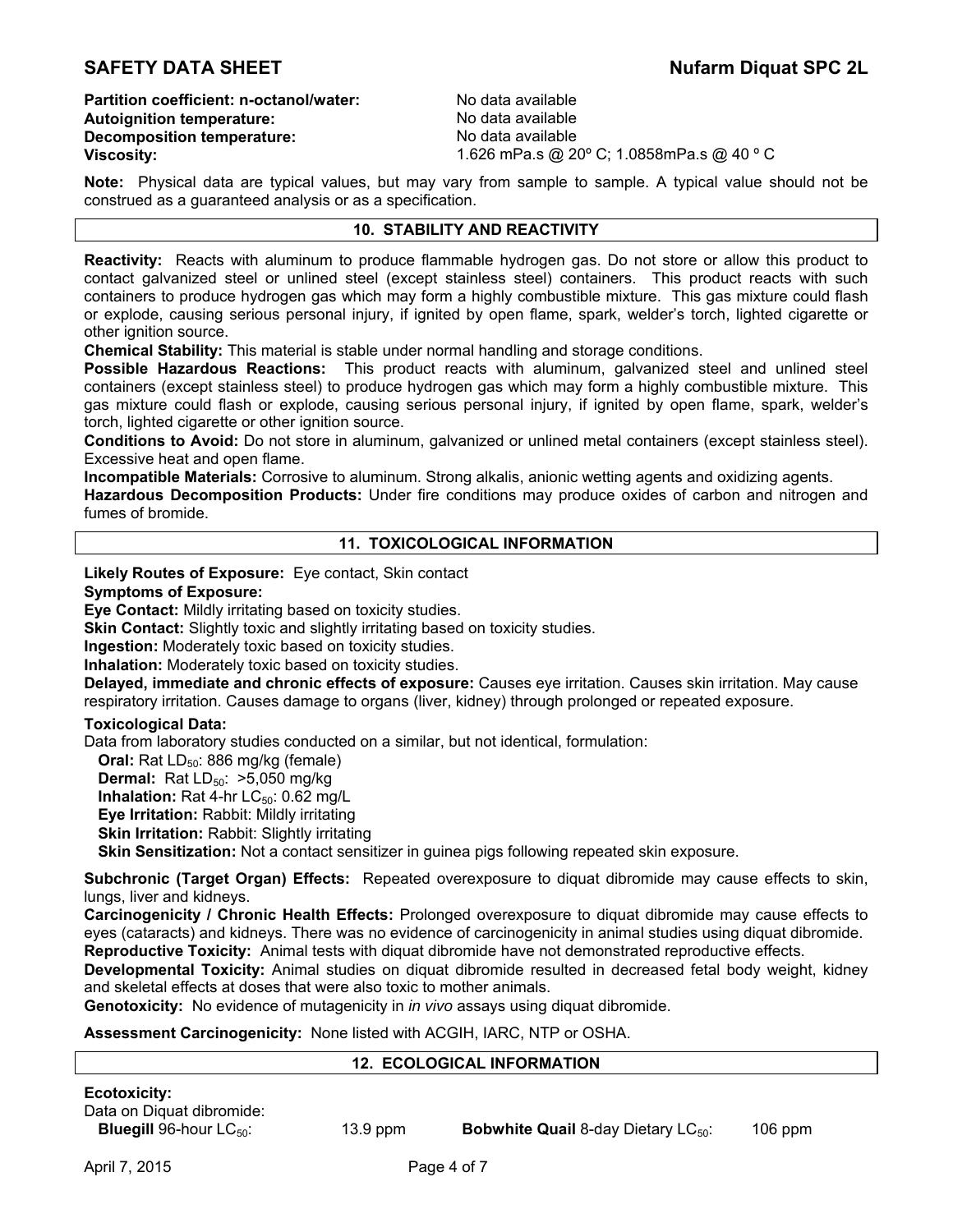**Daphnia** 48-hour EC<sub>50</sub>: 0.77-1.19 ppm **Honey Bee** LC<sub>50</sub>:

**Rainbow Trout** 96-hour LC<sub>50</sub>: 14.8 ppm **Mallard Duck** 8-day Dietary LC<sub>50</sub>: 980 ppm<br>**Daphnia** 48-hour EC<sub>50</sub>: 0.77-1.19 ppm **Honey Bee** LC<sub>50</sub>: 47-100 ug/bee

#### **Environmental Fate:**

Diquat dibromide's primary route of environmental dissipation is strong adsorption to soil particles, aquatic sediments or suspended particulates, which typically have a large excess of binding capacity. The strong chemical bonds formed by diquat absorption to soil particles make the herbicide biologically unavailable to terrestrial or aquatic organisms. Diquat does not hydrolyze or photodegrade and is resistant to microbial degradation under aerobic and anaerobic conditions.

### **13. DISPOSAL CONSIDERATIONS**

#### **Waste Disposal Method:**

This product is acutely hazardous. Improper disposal of excess pesticide, spray mixture or rinsate is a violation of Federal law. If these wastes cannot be disposed of by use according to label instructions, contact your State Pesticide or Environmental Control Agency or the Hazardous Waste representative at the nearest EPA Regional Office for guidance.

#### **Container Handling and Disposal:**

**Nonrefillable Containers 5 Gallons or Less:** Nonrefillable container. Do not reuse or refill this container. Triple rinse container (or equivalent) promptly after emptying.

**Triple rinse as follows:** Empty the remaining contents into application equipment or a mix tank and drain for 10 seconds after the flow begins to drip. Fill the container 1/4 full with water and recap. Shake for 10 seconds. Pour rinsate into application equipment or a mix tank or store rinsate for later use or disposal. Drain for 10 seconds after the flow begins to drip. Repeat this procedure two more times. Then offer for recycling or reconditioning, or puncture and dispose of in a sanitary landfill, or by other procedures approved by State and local authorities. Plastic containers are also disposable by incineration, or, if allowed by State and local authorities, by burning. If burned stay out of smoke.

**Nonrefillable containers larger than 5 gallons:** Nonrefillable container. Do not reuse or refill this container. Offer for recycling if available. Triple rinse or pressure rinse container (or equivalent) promptly after emptying.

**Triple rinse as follows:** Empty the remaining contents into application equipment or a mix tank. Fill the container 1/4 full with water. Replace and tighten closures. Tip container on its side and roll it back and forth, ensuring at least one complete revolution, for 30 seconds. Stand the container on its end and tip it back and forth several times. Turn the container over onto its other end and tip it back and forth several times. Empty the rinsate into application equipment or a mix tank or store rinsate for later use or disposal. Repeat this procedure two more times.

**Pressure rinse as follows:** Empty the remaining contents into application equipment or a mix tank and continue to drain for 10 seconds after the flow begins to drip. Hold container upside down over application equipment or mix tank or collect rinsate for later use or disposal. Insert pressure rinsing nozzle in the side of the container, and rinse at about 40 psi for at least 30 seconds. Drain for 10 seconds after the flow begins to drip.

**Refillable containers larger than 5 gallons:** Refillable container. Refill this container with pesticide only. Do not reuse this container for any other purpose. Cleaning the container before final disposal is the responsibility of the person disposing of the container. Cleaning before refilling is the responsibility of the refiller. To clean the container before final disposal, empty the remaining contents from this container into application equipment or a mix tank. Fill the container about 10% full with water and, if possible, spray all sides while adding water. Agitate vigorously or recirculate water with the pump for two minutes. Pour or pump rinsate into application equipment or rinsate collection system. Repeat this rinsing procedure two more times.

#### **14. TRANSPORTATION INFORMATION**

Follow the precautions indicated in Section 7: HANDLING AND STORAGE of this SDS.

# **DOT**

# **< 268 gallons per completed package:**

 UN 2927, TOXIC LIQUID, CORROSIVE, ORGANIC, n.o.s (DIQUAT DIBROMIDE), 6.1, (8), II

**≥ 268 gallons per completed package:**  UN 2927, TOXIC LIQUID, CORROSIVE, ORGANIC, n.o.s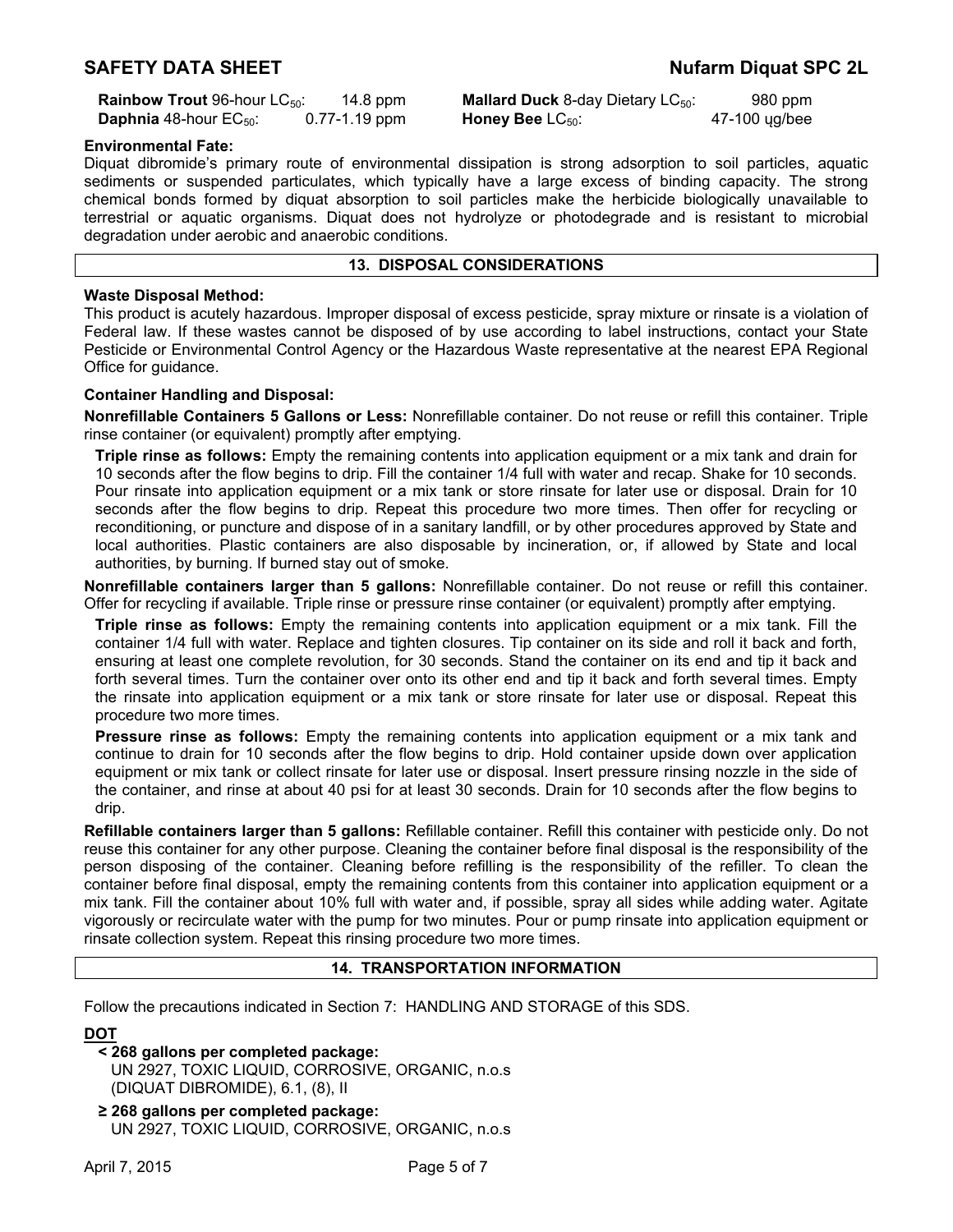(DIQUAT DIBROMIDE), 6.1, (8), II, RQ

# **IMDG**

UN 2927, TOXIC LIQUID, CORROSIVE, ORGANIC, n.o.s (DIQUAT DIBROMIDE), 6.1, (8), II, MARINE POLLUTANT

# **IATA**

UN 2927, TOXIC LIQUID, CORROSIVE, ORGANIC, n.o.s (DIQUAT DIBROMIDE), 6.1, (8), II

# **15. REGULATORY INFORMATION**

# **EPA FIFRA INFORMATION**

This chemical is a pesticide product registered by the United States Environmental Protection Agency and is subject to certain labeling requirements under federal pesticide law. These requirements differ from the classification criteria and hazard information required for safety data sheets (SDS), and for workplace labels of non-pesticide chemicals. The hazard information required on the pesticide label is reproduced below. The pesticide label also includes other important information, including directions for use.

CAUTION**.** Harmful if inhaled. Harmful if swallowed. Causes moderate eye irritation. Avoid breathing spray mist. Avoid contact with eyes or clothing.

# **U.S. FEDERAL REGULATIONS**

**TSCA Inventory:** This product is exempted from TSCA because it is solely for FIFRA regulated use.

#### **SARA Hazard Notification/Reporting:**

**Hazard Categories Under Criteria of SARA Title III Rules (40 CFR Part 370):**

Immediate and Delayed

### **Section 313 Toxic Chemical(s):**

None

#### **Reportable Quantity (RQ) under U.S. CERCLA:**

Diquat (CAS No. 85-00-7) 1,000 pounds

#### **RCRA Waste Code:**

Under RCRA, it is the responsibility of the product user to determine at the time of disposal, whether a material containing the product or derived from the product should be classified as a hazardous waste.

#### **State Information:**

Other state regulations may apply. Check individual state requirements.

#### **California Proposition 65:** Not Listed.

# **16. OTHER INFORMATION**

#### **National Fire Protection Association (NFPA) Hazard Rating: Rating for this product: Health:** 2 **Flammability:** 1 **Reactivity:** 0

Hazards Scale: 0 = Minimal 1 = Slight 2 = Moderate 3 = Serious 4 = Severe

This Safety Data Sheet (SDS) serves different purposes than and DOES NOT REPLACE OR MODIFY THE EPA-ACCEPTED PRODUCT LABELING (attached to and accompanying the product container). This SDS provides important health, safety and environmental information for employers, employees, emergency responders and others handling large quantities of the product in activities generally other than product use, while the labeling provides that information specifically for product use in the ordinary course.

Use, storage and disposal of pesticide products are regulated by the EPA under the authority of the Federal Insecticide, Fungicide, and Rodenticide Act (FIFRA) through the product labeling, and all necessary and appropriate precautionary, use, storage, and disposal information is set forth on that labeling. It is a violation of Federal law to use a pesticide product in any manner not prescribed on the EPA-accepted label.

Although the information and recommendations set forth herein (hereinafter "Information") are presented in good faith and believed to be correct as of the date hereof, Nufarm Americas Inc. makes no representations as to the completeness or accuracy thereof. Information is supplied upon the condition that the persons receiving same will make their own determination as to its suitability for their purposes prior to use. In no event will Nufarm Americas